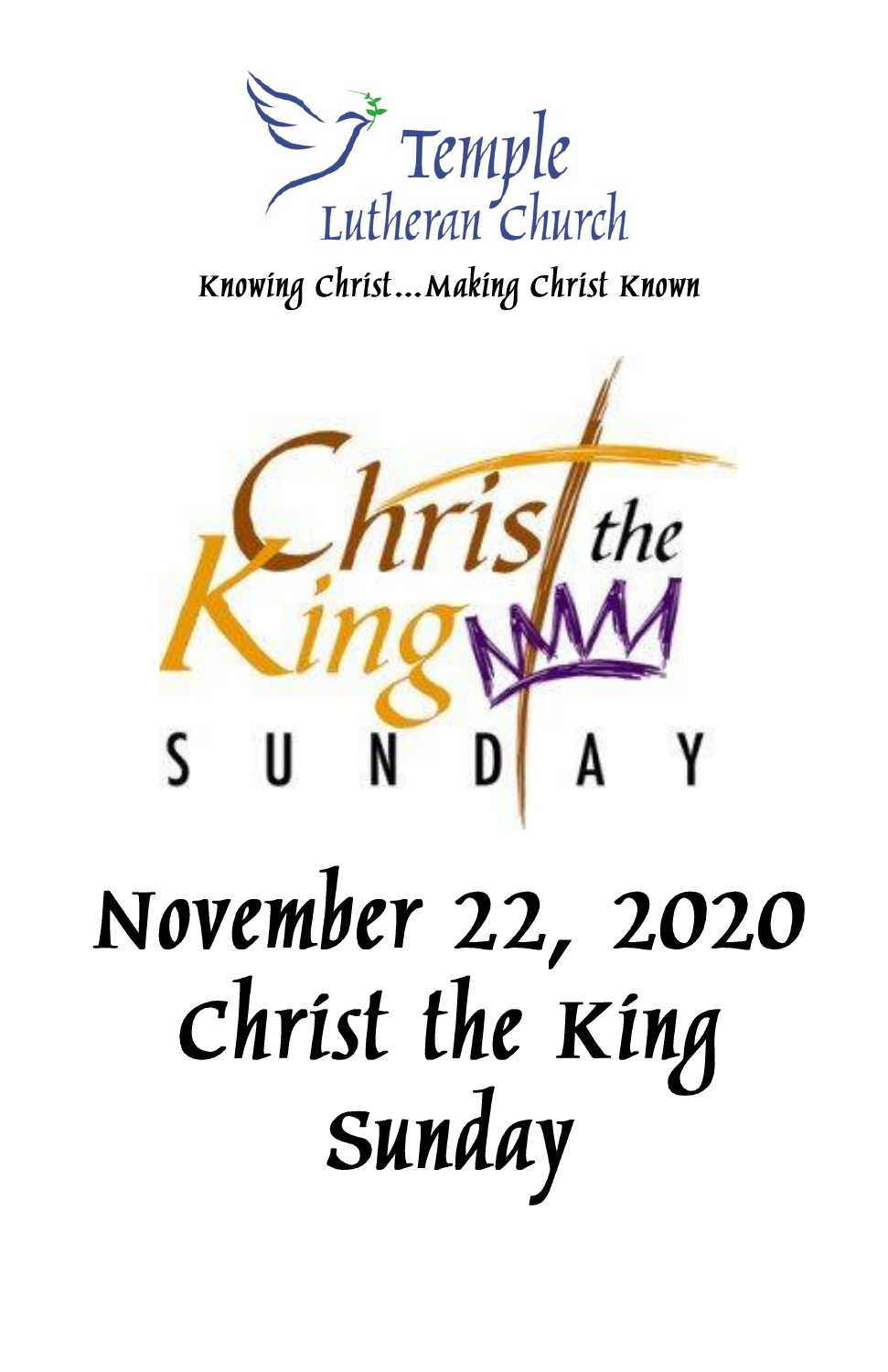**WELCOME TO**



501 Brookline Blvd, Havertown, PA 19083 — (610) 446-3270 www.templelutheran.org

*OUR MISSION – "TO KNOW CHRIST AND MAKE CHRIST KNOWN"*

## **Visiting today? Welcome! November 22, 2020 Notes for Today's Services**

## **We hope that you will be able to join with us in worship through the live streaming on the website templelutheran.org**

**OFFERING** *- During today's service we cannot actively collect an offering for the mission of the church, including the care of those in need. There is an offering plate in the back of the church. At Temple Lutheran Church, we acknowledge financial stewardship to be an act of discipleship, done in response to the Good News of God's love. As you hear God's Word today and consider the ways God has blessed you, we invite you to share only what God is calling you to share. We thank you for your generous gifts, and assure you that your donations will help to transform lives as we come to know Christ, and make Christ known throughout Havertown and the world. Please mail checks to the church.*

*While we are all social distancing, the work and expenses of the church continue. Please consider e-giving as a way to continue meeting your pledge to Temple during this time. Contact our Financial Secretary at finsecretary@templelutheran.org for information or the form to do this.*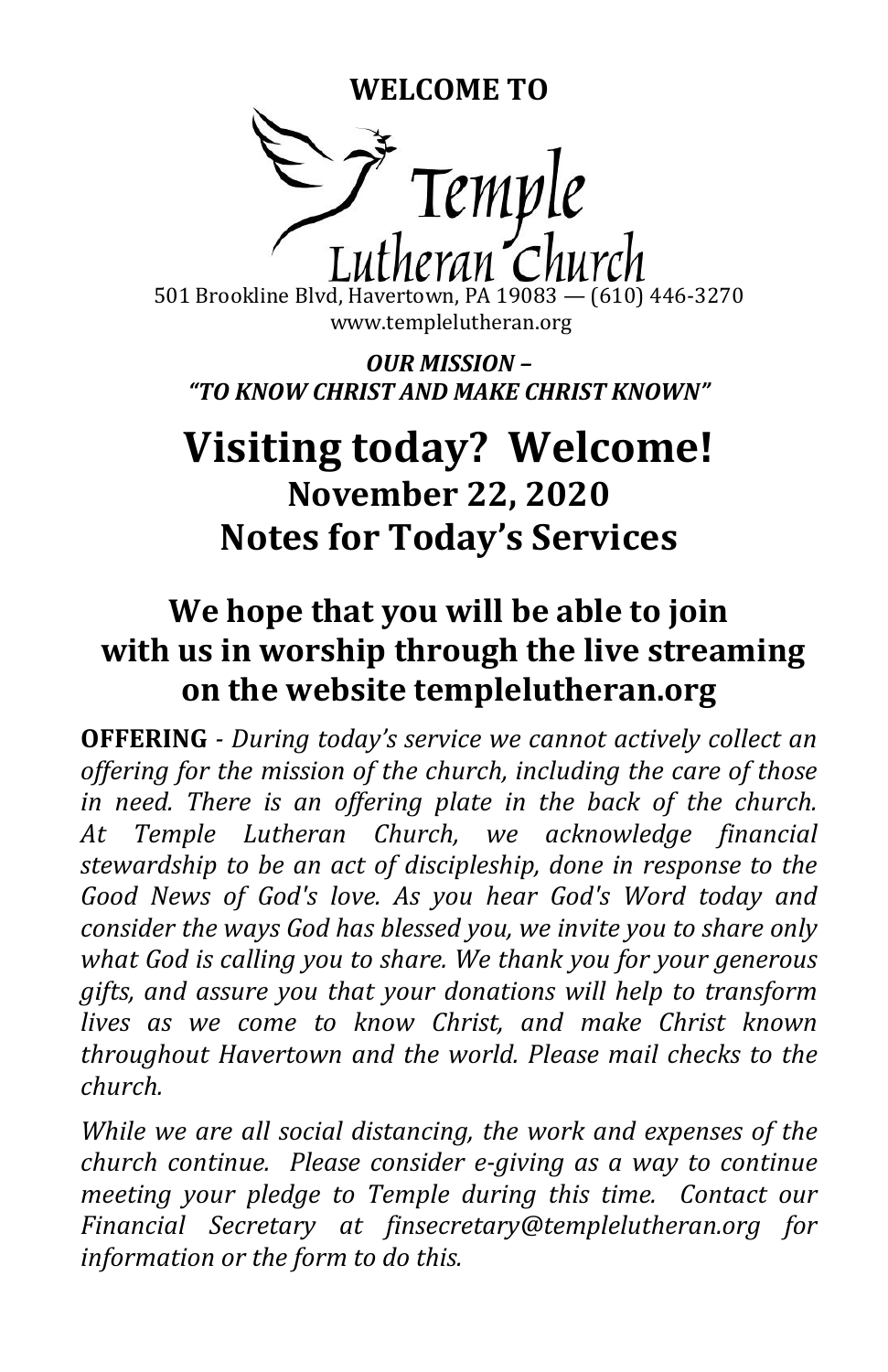#### **TODAY'S READING: EZEKIEL 34:11-16, 20-24**

<sup>11</sup>For thus says the Lord GOD: I myself will search for my sheep, and will seek them out. <sup>12</sup>As shepherds seek out their flocks when they are among their scattered sheep, so I will seek out my sheep. I will rescue them from all the places to which they have been scattered on a day of clouds and thick darkness.<sup>13</sup>I will bring them out from the peoples and gather them from the countries, and will bring them into their own land; and I will feed them on the mountains of Israel, by the watercourses, and in all the inhabited parts of the land. <sup>14</sup>I will feed them with good pasture, and the mountain heights of Israel shall be their pasture; there they shall lie down in good grazing land, and they shall feed on rich pasture on the mountains of Israel. <sup>15</sup>I myself will be the shepherd of my sheep, and I will make them lie down, says the Lord GOD. <sup>16</sup>I will seek the lost, and I will bring back the strayed, and I will bind up the injured, and I will strengthen the weak, but the fat and the strong I will destroy. I will feed them with justice.

<sup>20</sup>Therefore, thus says the Lord GOD to them: I myself will judge between the fat sheep and the lean sheep. <sup>21</sup> Because you pushed with flank and shoulder, and butted at all the weak animals with your horns until you scattered them far and wide, <sup>22</sup>I will save my flock, and they shall no longer be ravaged; and I will judge between sheep and sheep.

<sup>23</sup>I will set up over them one shepherd, my servant David, and he shall feed them: he shall feed them and be their shepherd. <sup>24</sup>And I, the LORD, will be their God, and my servant David shall be prince among them; I, the LORD, have spoken.

#### **GOSPEL READINGS: MATTHEW 25:31-46**

<sup>31</sup>When the Son of Man comes in his glory, and all the angels with him, then he will sit on the throne of his glory. 32All the nations will be gathered before him, and he will separate people one from another as a shepherd separates the sheep from the goats, 33and he will put the sheep at his right hand and the goats at the left. 34Then the king will say to those at his right hand, 'Come, you that are blessed by my Father, inherit the kingdom prepared for you from the foundation of the world; 35for I was hungry and you gave me food, I was thirsty and you gave me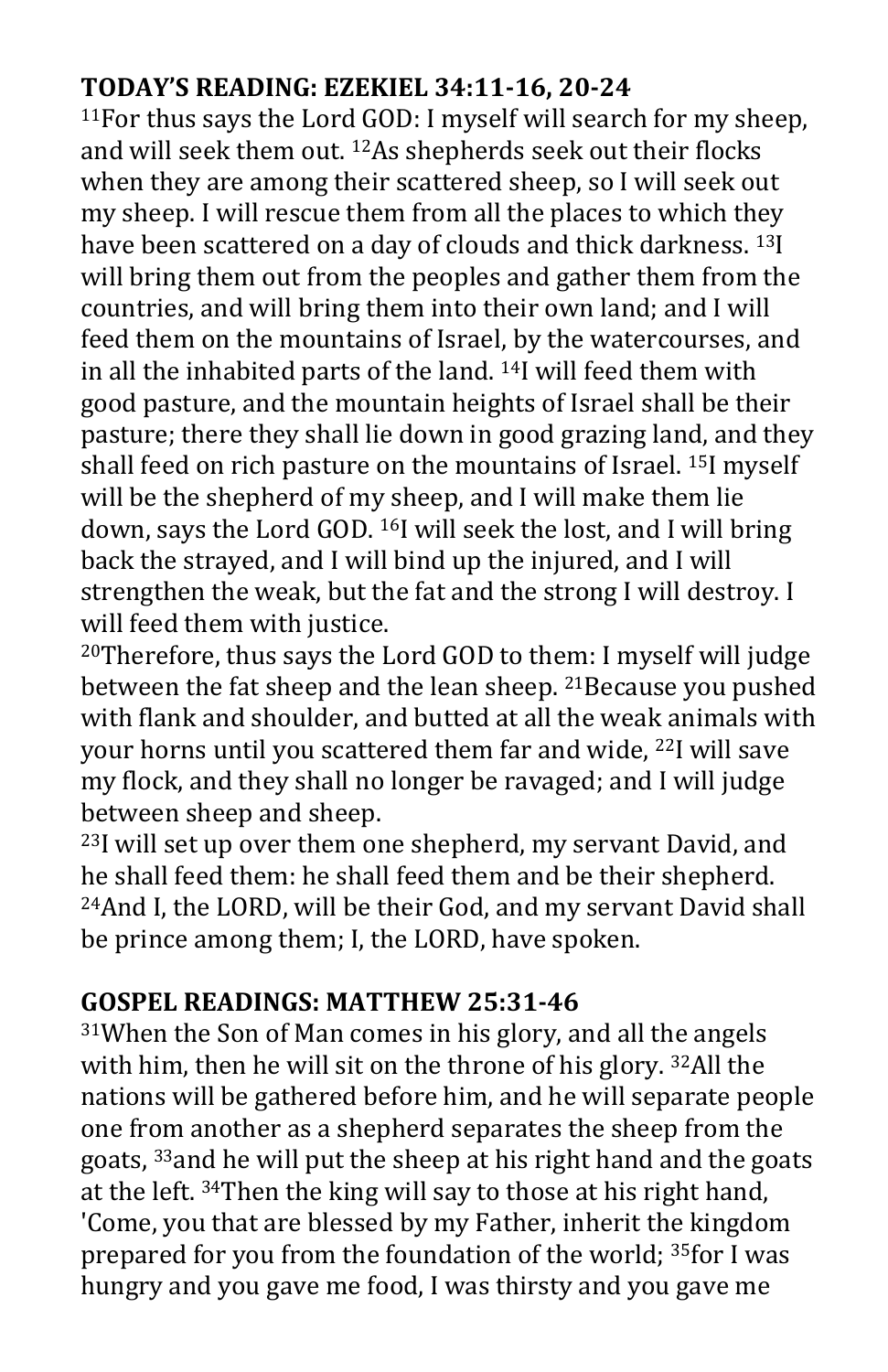something to drink, I was a stranger and you welcomed me, <sup>36</sup>I was naked and you gave me clothing, I was sick and you took care of me, I was in prison and you visited me.' 37Then the righteous will answer him, 'Lord, when was it that we saw you hungry and gave you food, or thirsty and gave you something to drink? 38And when was it that we saw you a stranger and welcomed you, or naked and gave you clothing? 39And when was it that we saw you sick or in prison and visited you?' 40And the king will answer them, 'Truly I tell you, just as you did it to one of the least of these who are members of my family, you did it to me.' 41Then he will say to those at his left hand, 'You that are accursed, depart from me into the eternal fire prepared for the devil and his angels; 42for I was hungry and you gave me no food, I was thirsty and you gave me nothing to drink, 43I was a stranger and you did not welcome me, naked and you did not give me clothing, sick and in prison and you did not visit me.' <sup>44</sup>Then they also will answer, 'Lord, when was it that we saw you hungry or thirsty or a stranger or naked or sick or in prison, and did not take care of you?' 45Then he will answer them, 'Truly I tell you, just as you did not do it to one of the least of these, you did not do it to me.' 46And these will go away into eternal punishment, but the righteous into eternal life."

#### **ANNOUNCEMENTS:**

**VIRTUAL CAFÉ!** will happen directly after service using the link found below! This is a new Zoom meeting and will be held on Sundays, every week from 10:20am to 11:35am.

[Virtual Café Link](https://www.signupgenius.com/go/20F0B4EAAAE28A3FE3-life26)



Thank you to everyone who is making live streaming the Sunday Service possible. For the Director of Music Ministries – Florrie Marks, our music ministers – Sarah Foss, Amanda Quillen, and Mark Wallace, and for our audio-visual wiz – Kyle Barger.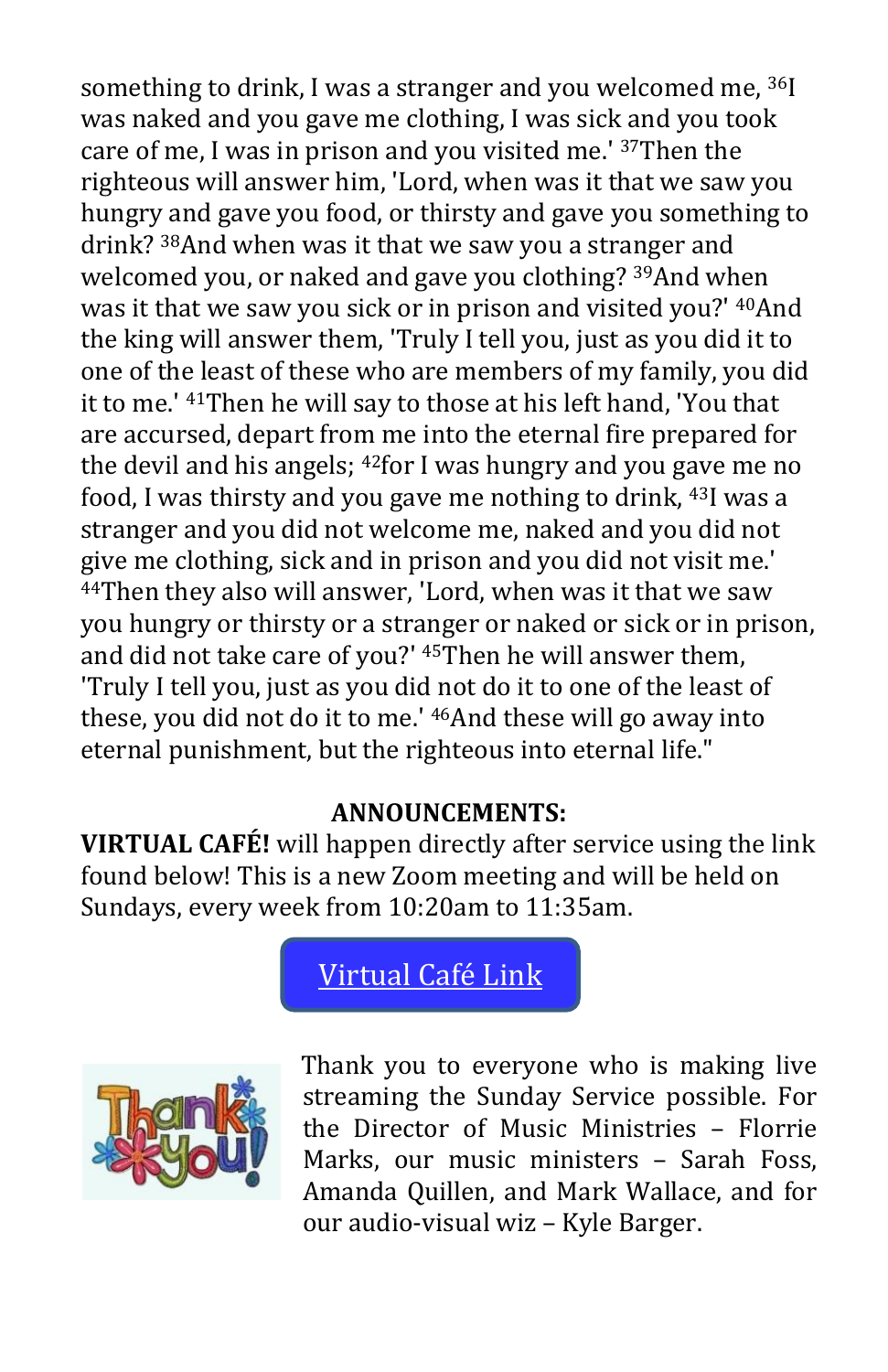#### **PLEASE REMEMBER IN YOUR PRAYERS:**

**For Healing and Encouragement** Angie, Paul Arata, family and friends of Jane Bachensky, Geoff Bailey, Keith Bailey, Fernando Batista, Brendan Bell, Nancy Butler, Jack Byers, Mike Carr, Linda Clack, Jane Corso, Noah Davis, Bobbie Delaney, Gordon Dershimer, Declan Devlin, Chase Doyle and Adam, Mary England, Christie Ennis, Bill Faust, Shane Faust, David Fitch, Kristine Ferguson-Franklin, Lois Ann Forgess-Oler, Lois Gabbott, Todd Gasper, Greg Hallquist, Mike and Sandy Harms, Florence Homer, Craig Jamgochian, Dan Joseph, Gina Kapusniak, Kim Komar, Louis F. Lamoreux, Jean Long, Madison Lynn, Kevin Mack, Pat Mannion, Janet Marinari, Bridget Marley, Mary Ann Mittleman, Sister Judy Moellet, Audie Murphy, Betty Pagan, Carmen Palacios, Linda Palisano, Marita Reardon, Susan Rush, Merry Snyder, Karen Spangler, Vera Spangler, Benny Strain, Gaetan Termini, Dick Torti, friends and family of Joyce Van, Frankie Vlassopoulos, Lily Walker, Barbara Ward, Philip White, Linda Wilke.



#### **IN-PERSON WORSHIP**

In-person worship in the sanctuary is at 8:30 a.m. and 11:00 a.m. Masks and social distancing will be required and there will be other accommodations to responsibly promote public health. Reservations are required.

Don't have a computer or smart phone and want to sign up? Call or text Pastor Tim or call the church office by Thursday. All slots taken and not able to sign up – email the office so you can be signed up for the next week.

#### **[In-Person](https://www.signupgenius.com/go/20F0B4EAAAE28A3FE3-inperson) Worship Sign-u[p](https://www.signupgenius.com/go/20F0B4EAAAE28A3FE3-inperson)**

*Note: We will be keeping our 9:30 online worship service indefinitely. We are dedicated to accommodating as many people as possible in these wild COVID times.*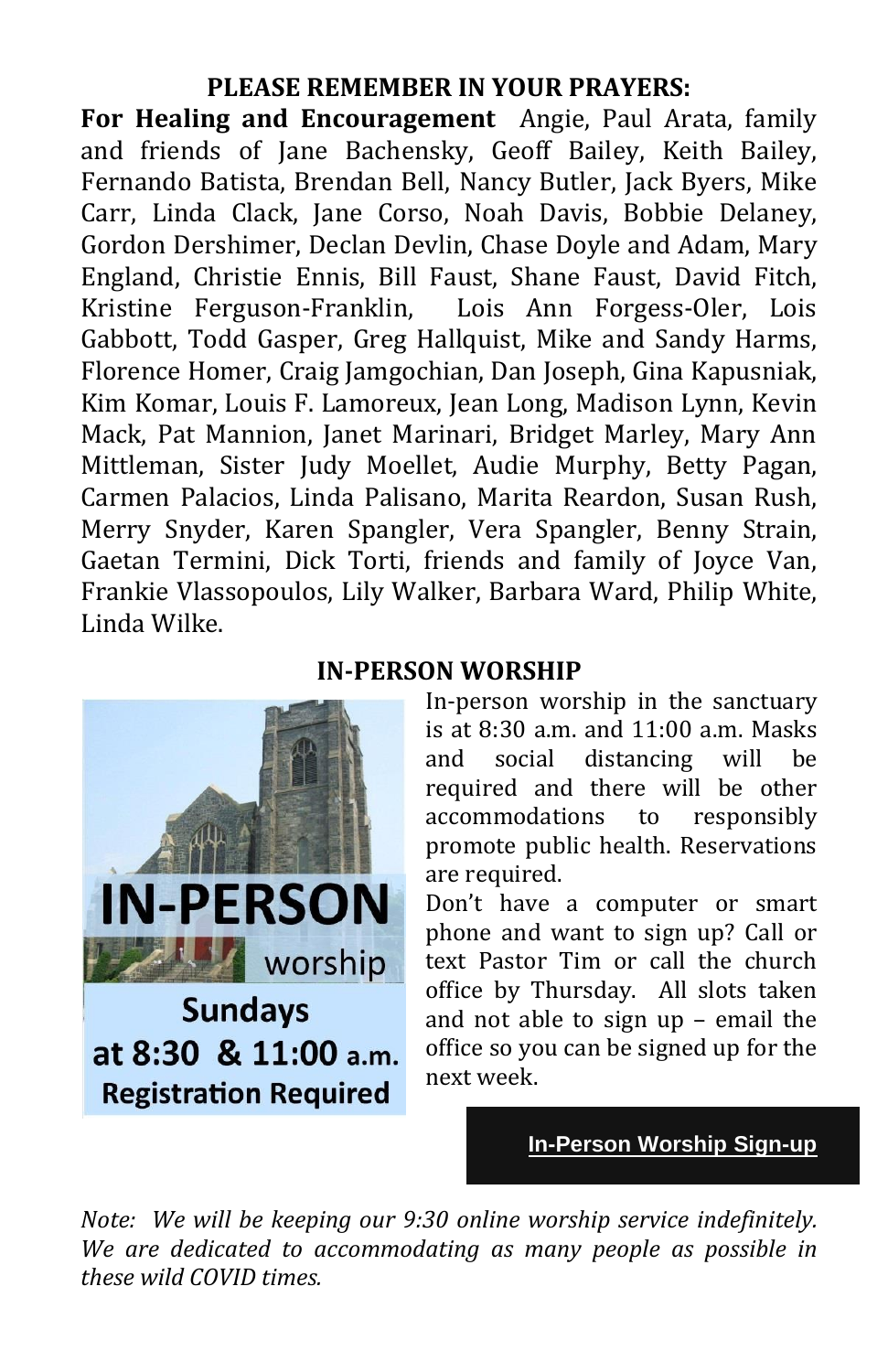#### **POINSETTIAS FOR CHRISTMAS ADVENT/CHRISTMAS CHARITY**

As in previous years, we will be offering poinsettias and an opportunity to support a special collection. We are organizing both collections through our website, so keep a look out for the link.

This year we have chosen the "1 million mask initiative to fight hunger in Nepal" through the Women's Empowerment Collective in Nepal.

<https://empowermentcollective.org/1-million-masks/>



## 1 MASK SOLD  $=$  10 MFALS PLEASE HELP US REACH OUR GOAL OF SELLING 1 MILLION MASKS

The Empowerment Collective wants everyone to have access to healthy, reusable masks as a

powerful measure to help prevent COVID-19. They are supporting marginalized women in Nepal to make masks that are:



• From 100% clean cotton (assorted patterns or natural) that is reusable and environmentally friendly in contrast to synthetic disposable masks that contribute to pollution.

- Comfortable with durable elastic.
- Each woman will work in exchange

for emergency food to support their family.

Empowerment Collective movie:

**https://youtu.be/tbdd5S74d34** Our goal is to purchase 100 masks at \$10 each and donate them to the people of Nepal who are still struggling following the major earthquake in 2015. Each mask purchased will provide 10 meals, so we are in effect supporting two programs.

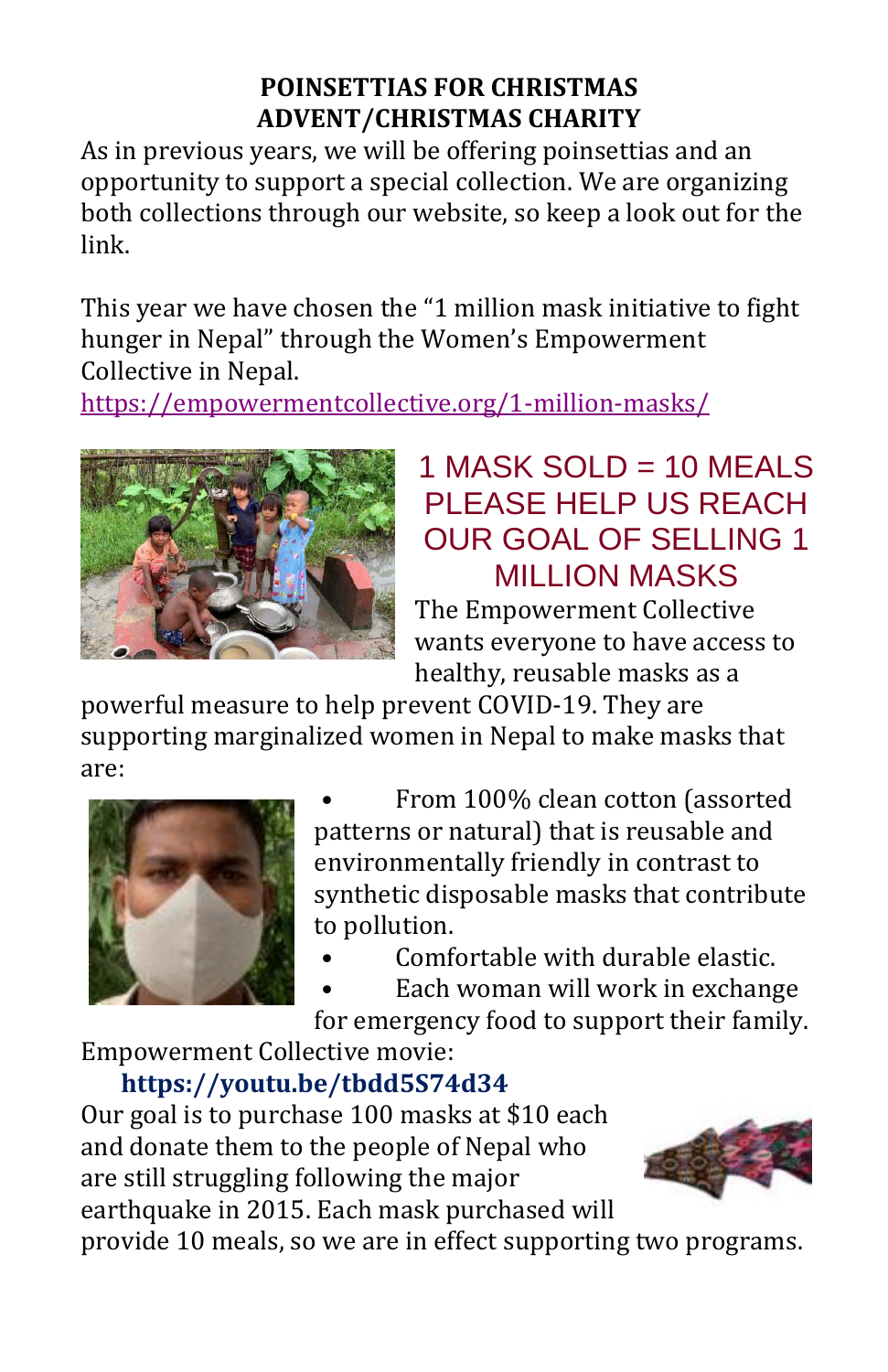### **SUNDAY SCHOOL CHRISTMAS PAGEANT INTEREST FORM**

As Christmas is approaching, we've been navigating how to proceed with the Christmas pageant this year. The Christmas Pageant this year is going to look very much like Kids Sunday, with some narrative parts interspersed with videos our youth make at home. I've actually tasked the Youth Group this year to come up with our Christmas Pageant script, and they've been working hard to pull it together to be completed for December. Our Christmas Pageant is on a theme of A Christmas Carol, with visits from Scrooge, the Ghost of Christmas Past, the Ghost of Christmas Present, and the Ghost of Christmas Yet to Come. These roles will be fulfilled by the members of our Youth Group. However, we still need your help! Attached below is an interest form for the Christmas Pageant 2020. Please be sure to fill out every question as well as your contact information so once December comes I will have a list of information to give out based on what you have signed up for.

Here is the form: https://forms.gle/xQTknD4bEmMKzSSm8

We hope you'll join us for what will be a unique and still awesome Christmas pageant experience!

Juli

Per usual, any questions, please do not hesitate to contact me! Juli 610-301-6992 [julpie19@gmail.com](mailto:julpie19@gmail.com)

On-line Sunday School is before the live-stream service from 9am-9:30am with Miss Jeanne via a Zoom link:



**[Sunday](http://r20.rs6.net/tn.jsp?f=001QFP-XpwqYVIOGYuD_Zv5FDqjJeRYmtESaDesosEdaWyiS3Z1nMS0Vn1-fuygIQZ2XxDDpPHk_rFB_gcn9LgAvRqrJ8Wa9UYmqZAUjz307YLvfEwNqO_yLDF3oTb2oiLW5mfX_NK6VY2F5Ev0o7VH2NMH8dnKb1intI8DToGIH_aYzQybO2iKftuLms-EojBIs4iIkhTahqGL-hdzk1-MlE3mbvRbWtyp&c=LOwUo0uMNC3TRMSh-rVB-qukS6y_jEaHAsK3CgP8xvWhERZo0DO1eQ==&ch=UFMgE9G7KKnqjVyxOIxF2vLnu161d45SfIhzHUxbi4DpE-IgORTkwQ==) School on Zoom**

Meeting ID: 759 0842 5637 Passcode: XpcX0X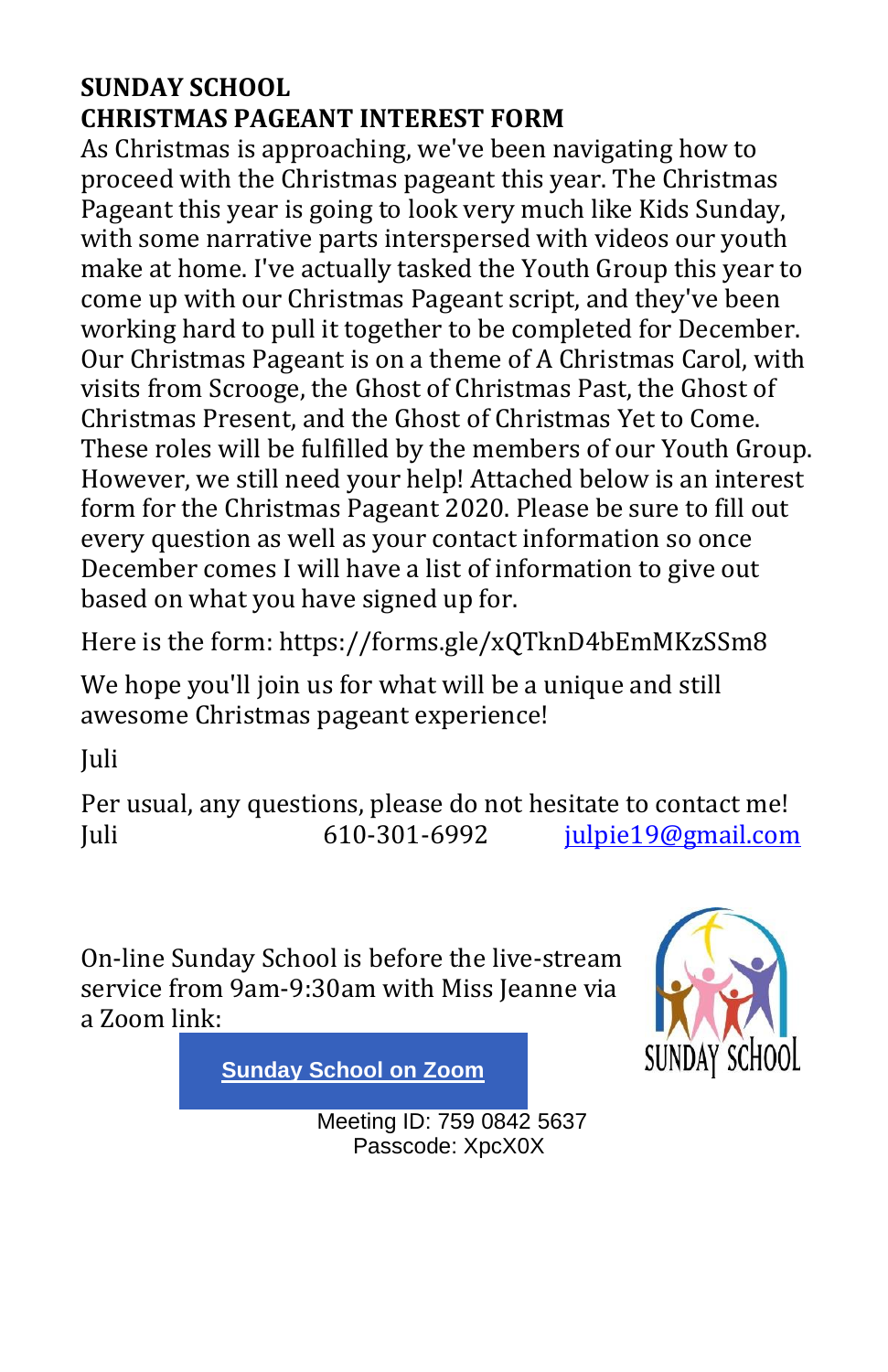#### **GIFT BAGS FOR CHESTER EASTSIDE**

We are filling gift bags for the women at Chester Eastside Ministries. Please provide your own bags (7" wide, 9" high) or contact the church office. **[Click](https://files.constantcontact.com/2f1453eb201/039b03e4-5b5b-4582-856e-eb18f3920257.pdf)** for a list of suggested items. Please return bags by December 6. Thank you.

#### **CHRISTMAS GIFTS FOR FOSTER CHILDREN**

The tags from Bethany Services have been sent out. Please contact Vanessa Wallace if you have not received your tags. Please return your gifts to the church by December 6. There is a box under the

table to the left of the glass doors. Please contact the church office or Vanessa if you don't know the code for entering the building. There is also a box in the sanctuary. Be sure to attach the tag to the gift and cross your name off the list. Thank you.

#### **RESOURCES AVAILABLE**

Recent racially charged incidents … have stirred ensuing riots and torn open the rawest of wounds – racism. Judging a person according to skin color is an ancient sin. For that reason, God gave this ancient solution. In the

earliest words of Scripture, God spoke: *"Let us make human beings in our image, make them reflecting our nature so they can be responsible for the fish in the sea, the birds in the air, the cattle, and, yes, Earth itself, and every animal that moves on the face of Earth"* (Genesis 1:26 MSG).

Embedded in these words is the most wonderful of promises: God made us to reflect his image. … Sin has distorted this image, but it has not destroyed it. Our moral purity has been tainted. Our intellect is polluted by foolish ideas. We have fallen prey to the elixir of self-promotion rather than Godpromotion. The image of God is sometimes difficult to discern. But do not think for a moment that God has rescinded his promise or altered his plan. He still creates people in his image to bear his likeness and reflect his glory. …





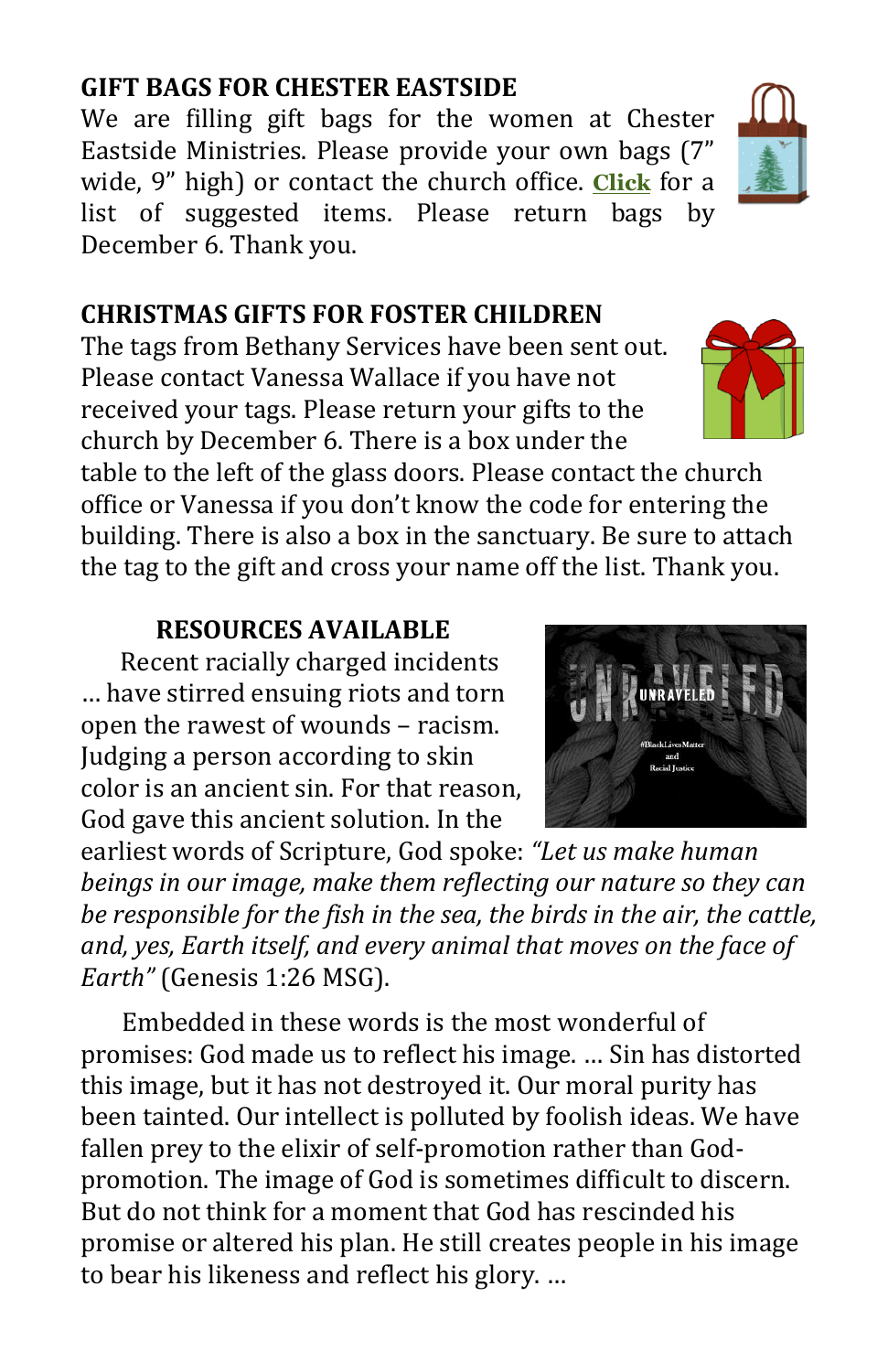Would you let this truth define the way you see other people? Every person you see was created by God to bear his image, and deserves to be treated with dignity and respect. This means that all people deserve to be seen for who they are: image-bearers of God.

Imagine the impact this promise would have upon the society that embraced it. What civility it would engender! What kindness it would foster! Racism will not flourish when people believe their neighbor bears God's image. The fire of feuds will have no fuel when people believe their adversaries are God's idea. Will a man abuse a woman? Not if he believes she bears the stamp of God. Will a boss neglect an employee? Not if she believes the employee bears a divine spark. Will society write off the indigent, the mentally ill, the inmate on death row, or the refugee? Not if we believe, truly believe, that every human being is God's idea. And he has no bad ideas. …

Why does God love you with an everlasting love? It has nothing to do with you. It has everything to do with whose you are. You are his.

How can we respect our neighbors? What is God's solution to angry racism that gives birth to violence and bloodshed? Government programs might help. Lectures might enlighten. But, in the end, God's plan is the only plan: see every person on the planet as God's idea.

And He has no bad ideas.

#### *Max Lucado*

Excerpted from: [https://maxlucado.com/gods-ancient-answer](https://maxlucado.com/gods-ancient-answer-for-racism/?mc_cid=1404a95a9b&mc_eid=0fb368e100)[for-racism/?mc\\_cid=1404a95a9b&mc\\_eid=0fb368e100](https://maxlucado.com/gods-ancient-answer-for-racism/?mc_cid=1404a95a9b&mc_eid=0fb368e100)

P.S. If you'd like to talk, we have a team of people standing by. Reply to this email and you'll get connected with one of us.

> Resources – [TLC Family](https://docs.google.com/document/d/1g6IMRzHmvOfrSsdmMNSU5QO9kqomFkhKRrMa3ko8d1o/edit?usp=sharing)  [Doin' the Work](https://docs.google.com/document/d/1g6IMRzHmvOfrSsdmMNSU5QO9kqomFkhKRrMa3ko8d1o/edit?usp=sharing)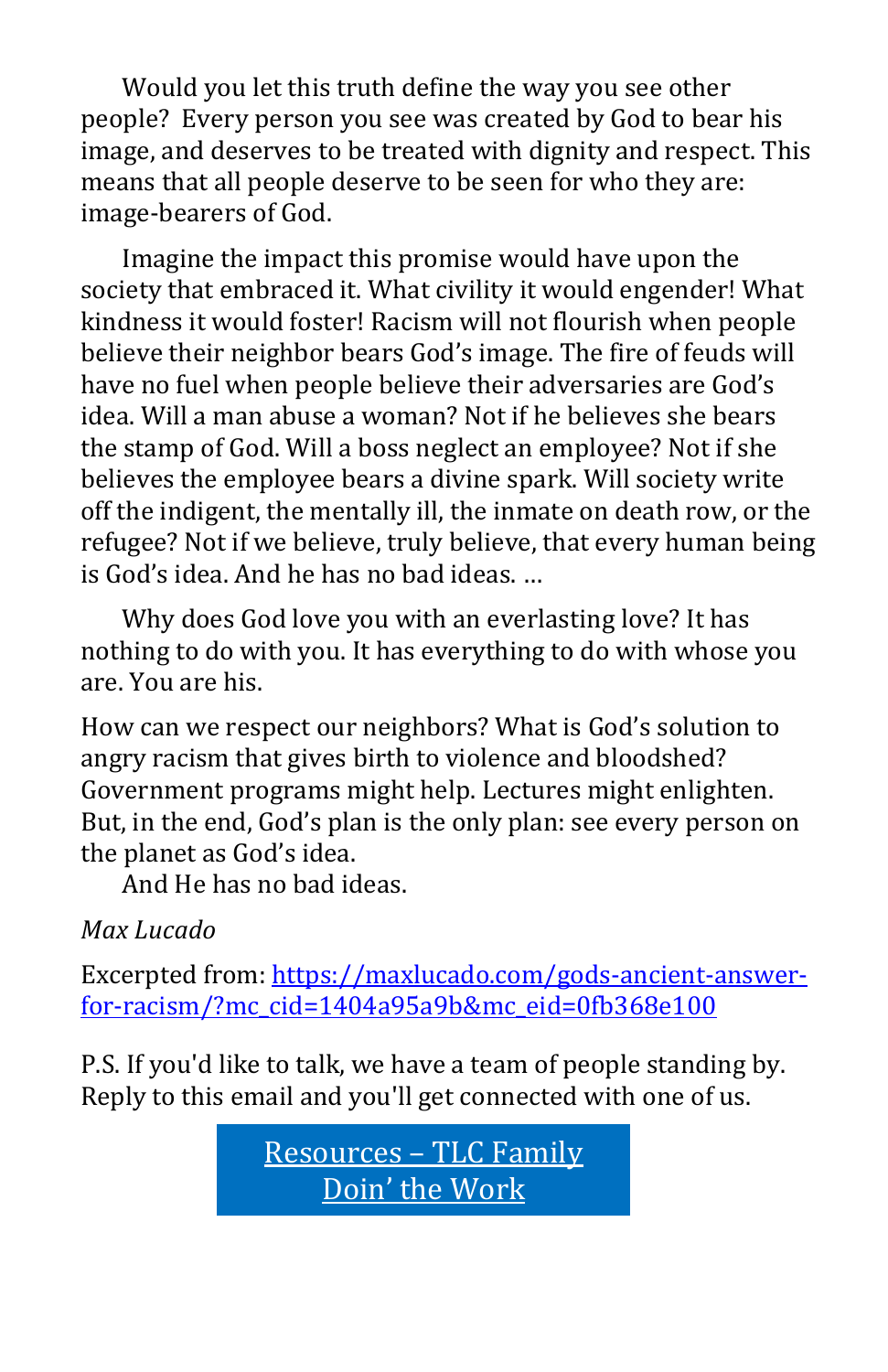## **STAYING CONNECTED IN COMMUNITY**

Life has ups and downs and we all go through challenging times. Especially now, when social distancing has brought in an additional level of human distancing, we can often find ourselves craving human interaction and support. This group has been initiated for exactly



this purpose, to build human connections, especially in the face of the current adversity. TLC's "Staying Connected in Community" aspires to be a safe group that welcomes everyone to share their experiences and challenges, and to listen and connect with others while recognizing both our common humanity and the divine light we share. "Staying Connected in Community" will be meeting virtually every 3rd Thursday of the month, with group gatherings starting at 7:45 pm and discussion between 8-9.30pm.

Next meeting will be Thursday, November 19. Zoom link is below.

For more details, please contact Lisa Schneller at [lisaschneller23@gmail.com](mailto:lisaschneller23@gmail.com)

**Staying Connected in [Community](http://r20.rs6.net/tn.jsp?f=001KhLwlwpIFmANJbPG6dfeafr8cNute8WR7RttrMqssseUwgmNO9W_jdD8zut1fxjtH8U-Eip_AI-gum27O1OB16sjdZpeOHawDllsZ2a8ewr-J0VFeKZWdScBkGfMYsMdAzckgByfO5nvxVeT9TlcFOOljiteSPc6&c=jZmbVXhXDXzfCS1DnX9XulHMexKfxFmL1XCYubZ2BS3-FMDlYukTzQ==&ch=36PIoX75SuGAlPP_S-MSL82NwaXQSyiZurPFRd_XC4WMj3sXS9Cs8g==)**

#### **GIVING TO TEMPLE**

While we are all social distancing, the work and expenses of the church continue. There are now many ways you can now give to TLC

- Mail a check to the church office
- Authorize payment through your bank
- Sign up for electronic giving with Nancy Hallowell Questions? Contact Nancy [Hallowell](mailto:nancy.hallowell@gmail.com)
	- Use the PayPal link on the website or in Temple Connections or below

**Need to contact the Pastor?** The Rev. Timothy Joh[ansen,](https://www.paypal.com/cgi-bin/webscr?cmd=_s-xclick&hosted_button_id=HYVNQCZRQ5Q5A&source=url)  by calling (610) 446-3270 or by emailing pastor@templelutheran.org Emergency Phone Number (610) 853-1736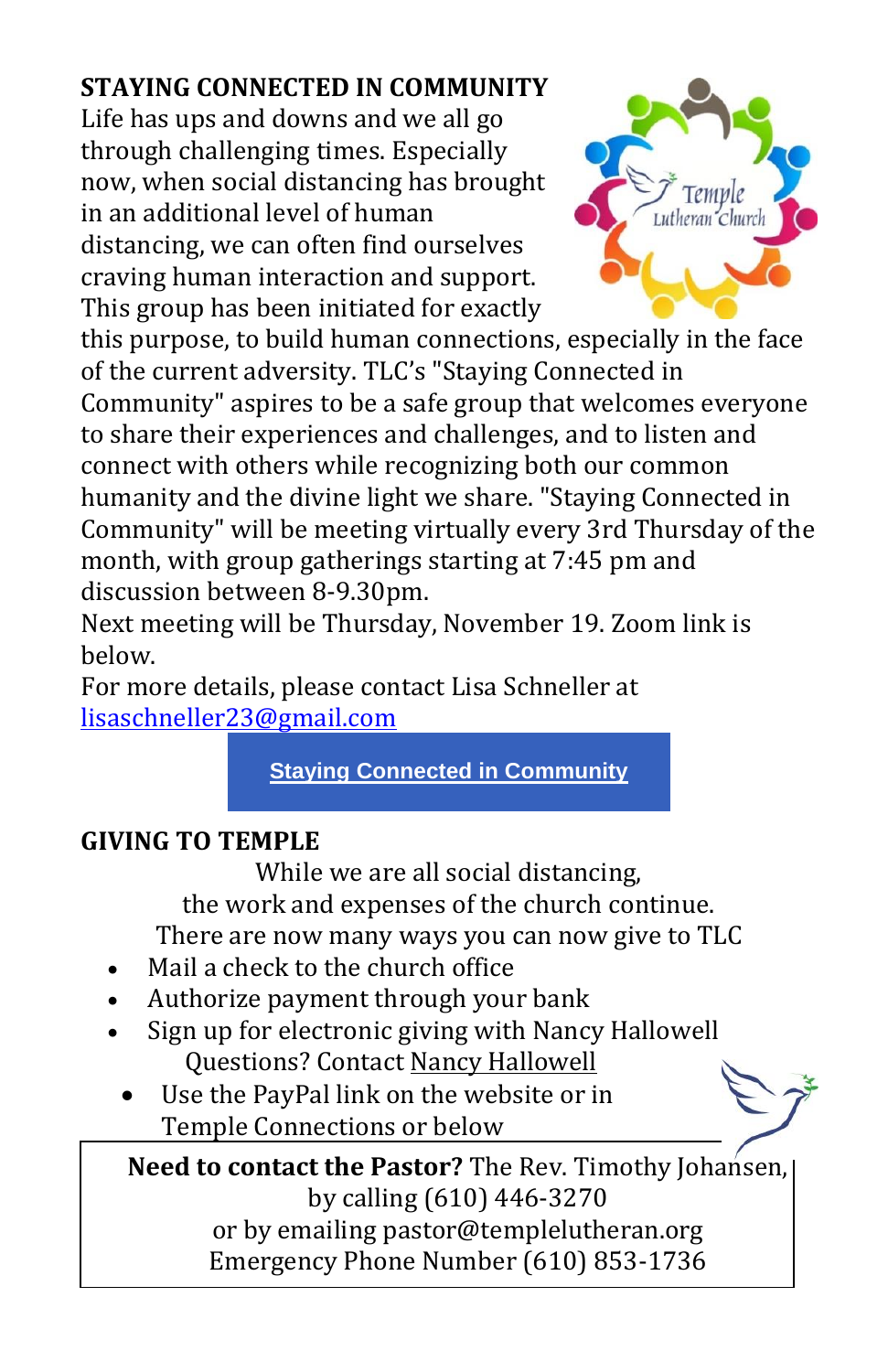



**Times are subject to change based on the COVID situation in our area.**

#### **BED LINEN ITEMS FOR HOMELESS**

TLC Food Pantry is the collecting the following New or Gently Used items for distribution to the homeless in Philadelphia:





Flat sheets Pillows Pillow cases Towels **Comforters** 

No ripped, torn, or visibly soiled items please. Please put donations in the tub by the glass doors.



#### **FOOD PANTRY**

Check the website [https://tlcfoodpantry.com](https://tlcfoodpantry.com/) Needed: Paper products (particularly paper towels), detergent, hand soap (bars) and coffee both instant

and ground.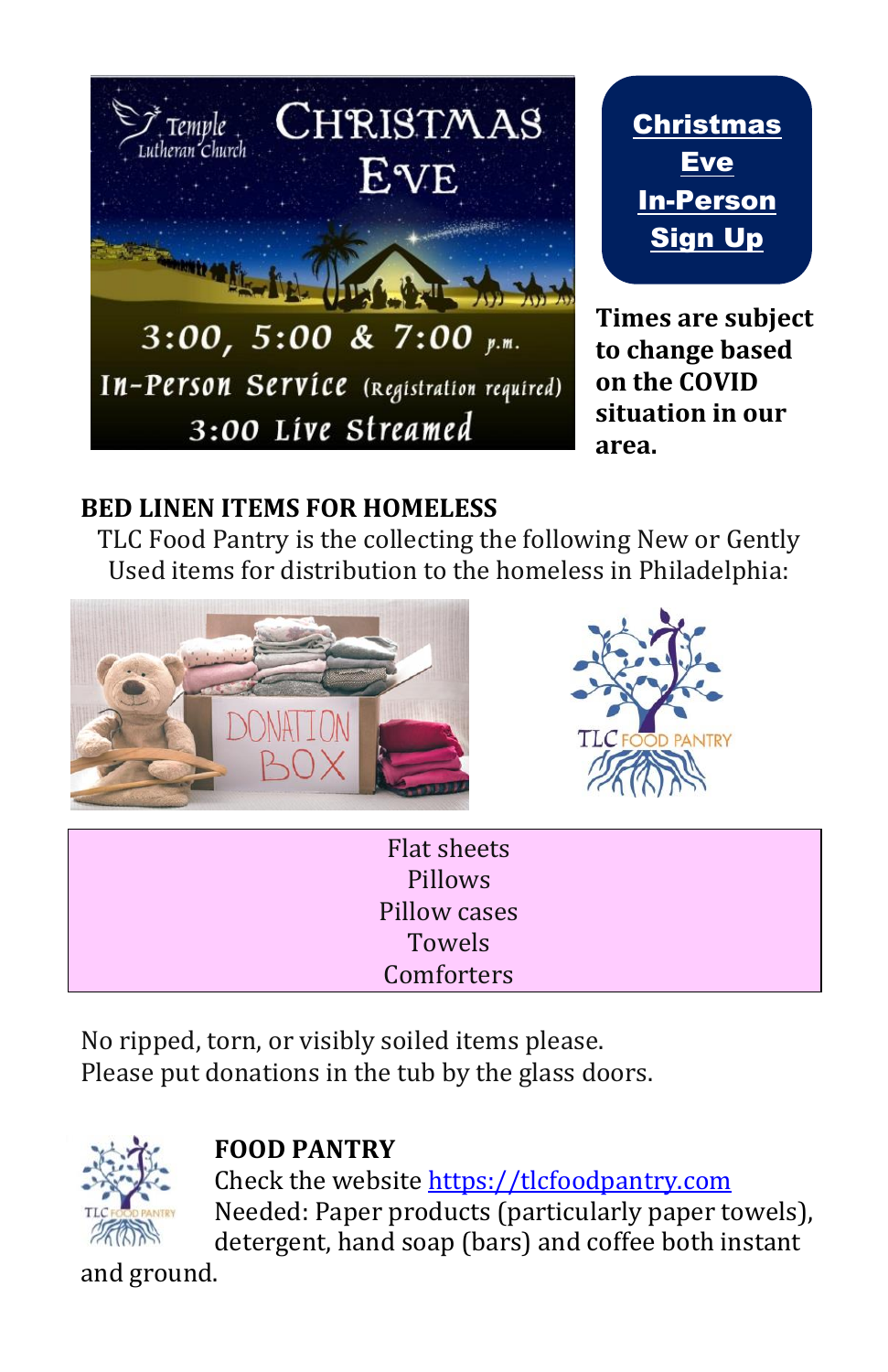#### **BOOK CLUB**



#### Our next book for the TLC Bookclub will be "**Love Wins: A Book About Heaven, Hell, and the Fate of Every Person Who Ever Lived"** by Rob Bell

Millions of Christians have struggled with how to reconcile God's love and God's judgment: Has God created billions of people over thousands of years only to select a few to go to heaven and everyone else to suffer forever in hell? Is this acceptable to God? How is this "good news"?

Troubling questions--so troubling that many have lost their faith because of them. Others only whisper the questions to themselves, fearing or being taught that they might lose their faith and their church if they ask them out loud. But what if these questions trouble us for good reason? What if the story of heaven and hell we have been taught is not, in fact, what the Bible teaches? What if what Jesus meant by heaven, hell, and salvation are very different from how we have come to understand them? What if it is God who wants us to face these questions?

Author, pastor, and innovative teacher Rob Bell presents a deeply biblical vision for rediscovering a richer, grander, truer, and more spiritually satisfying way of understanding heaven, hell, God, Jesus, salvation, and repentance. The result is the discovery that the "good news" is much, much better than we ever imagined.

Please join us on Monday, December 7 at 8PM for great discussion and fellowship. Even if you haven't read the book, you are very welcome to join! For more details on how to join the video chat, contact Despina at [despina.kontos@gmail.com](mailto:despina.kontos@gmail.com)